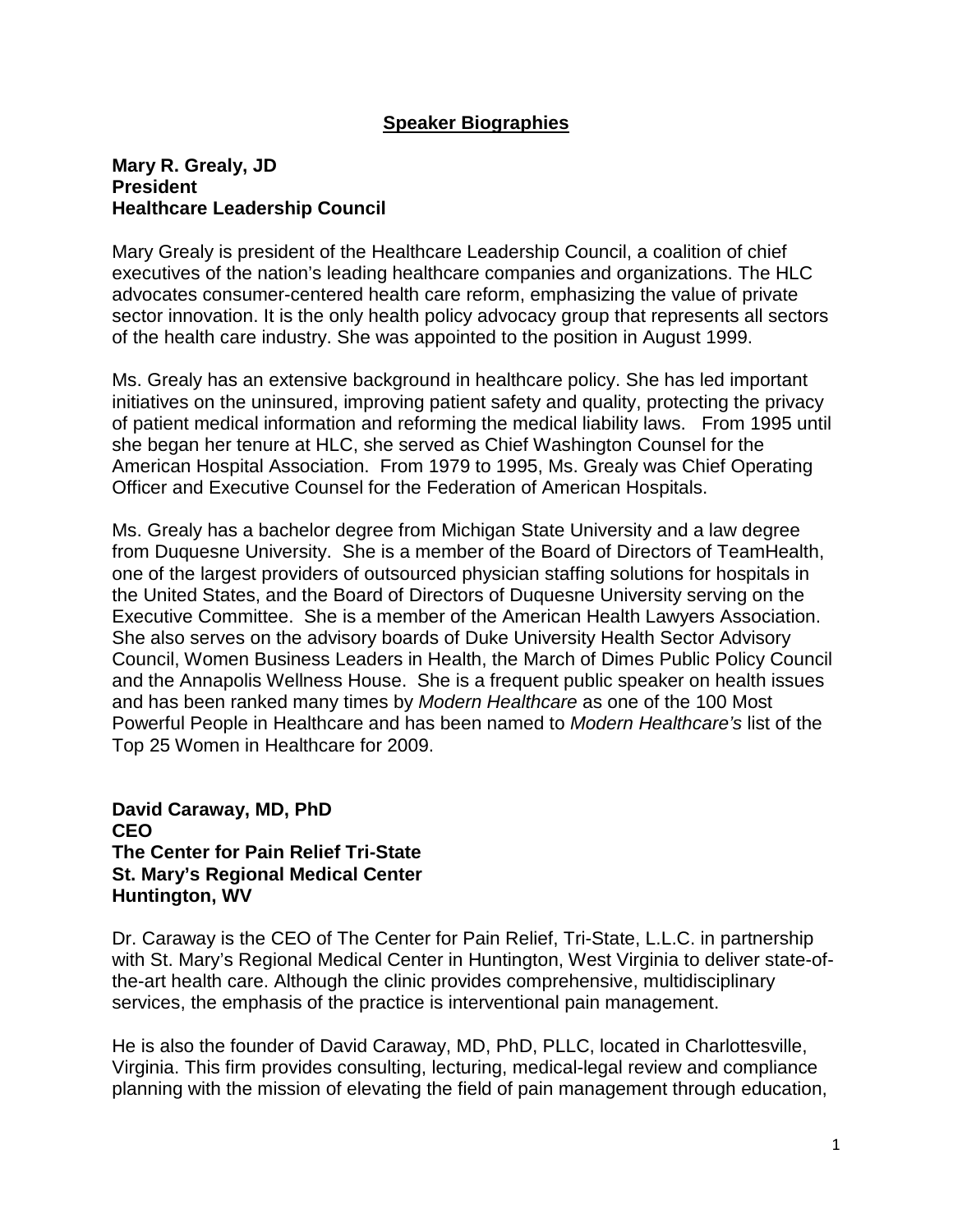research, development and deployment of new therapies while promoting "best practice" strategies. The corporation has provided consultation services to medical societies, worker's compensation carriers, private practitioners, hospitals, legal firms, regulatory offices, insurance companies, medical device manufacturers and the pharmaceutical industry.

Dr. Caraway is a graduate of the University of Virginia School of Medicine where he received his MD and of the University of Virginia Graduate School of Arts and Sciences receiving a PhD in Biophysics. He also holds a BS in Chemical Engineering from the University of Virginia School of Engineering. He received post-graduate training in anesthesiology and pain management from the University of Virginia.

Dr. Caraway is board certified by the American Board of Anesthesiology. Dr. Caraway serves as the Executive Vice President of Strategic Planning and Board of Directors member for the American Society of Interventional Pain Physicians and is member of the Board of Directors of the North American Neuromodulation Society. He is a member of and frequent lecturer at the national meetings of the American Society of Anesthesiologists and the American Academy of Pain Medicine. Dr. Caraway serves as an advisor to the Neuromodulation Therapy Access Coalition and various patient advocacy groups.

Dr. Caraway is nationally recognized as an expert in the treatment of chronic pain.He lectures regionally, nationally and internationally in the field of Interventional Pain Medicine. He has authored and contributed to numerous publications in this field including recently published guidelines for the appropriate use of implantable therapies.

## **Guy Chisolm, MD, PhD Director, Innovation Management & Conflict of Interest Program Cleveland Clinic**

Dr. Chisolm is currently Vice Chairman of the Lerner Research Institute of Cleveland Clinic, where he is a Professor of Cell Biology. He also holds active secondary professorships in the Cleveland Clinic Lerner College of Medicine (CCLCM) of Case Western Reserve University, Kent State University and Cleveland State University. He is also Director of Cleveland Clinic's Innovation Management and Conflict of Interest Program.

He received a BS from the University of Pennsylvania (Philadelphia), PhD from the University of Virginia (Charlottesville) and postdoctoral research training from the Karolinska Institute (Stockholm) and Massachusetts Institute of Technology (Cambridge).

Dr. Chisolm has published over 110 scientific articles, most on vascular biology and the cell biology of atherosclerosis. His work and contemporaneous studies from others led to the theory that oxidation of low density lipoprotein, LDL, accelerates atherosclerosis.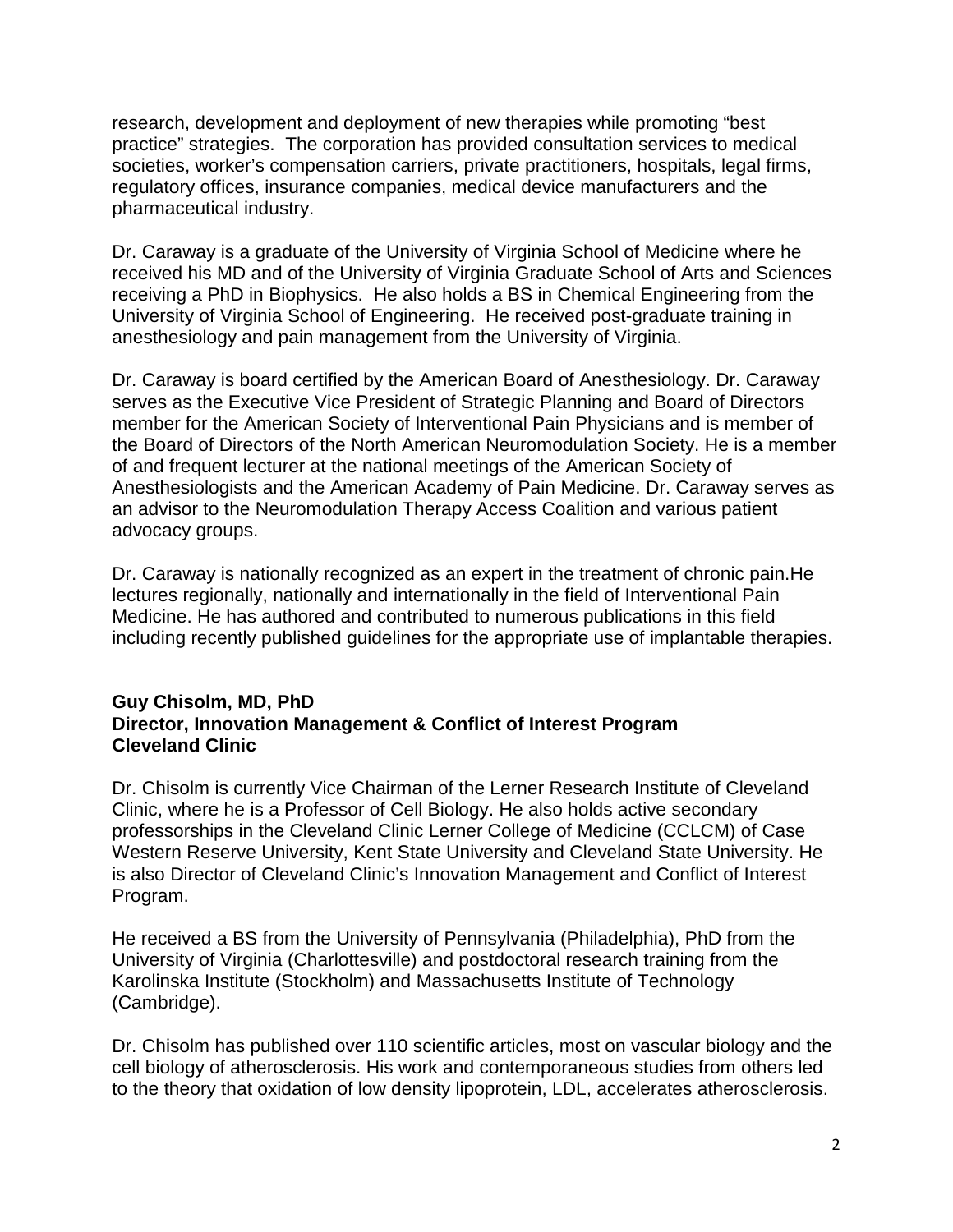His laboratory continues to study oxidized LDL's influence on gene expression, programmed cell death, cell proliferation, pro-coagulation processes and "foam cell" formation. His research funding has come predominantly from multiple grants from the NIH, the American Heart Association and the pharmaceutical industry. Dr. Chisolm received the Research Merit Award from the American Heart Association's Ohio Valley Affiliate (2001) and a Special Recognition Award for Vascular Biology Research from the AHA's (national) Council on Arteriosclerosis, Thrombosis and Vascular Biology (2006).

**Cleveland Clinic (institutional leadership, service, education):** Dr. Chisolm has served on Cleveland Clinic's Board of Governors and Board of Trustees. He is actively involved in numerous aspects of Cleveland Clinic's new medical school, the CCLCM. He is co-director of the school's Basic Science Curriculum and sits on the Admissions, Faculty Appointments and Promotions, Student Promotion and GI Curriculum committees. He is recipient of the 2007 Lerner Research Institute Award for Excellence in Education.

**Conflict of Interest:** Dr. Chisolm is Director of Cleveland Clinic's Innovation Management and Conflict of Interest Program, Chairman of the IM&CoI Committee and a member of the Clinic's Board of Trustees CoI Committee. He played an active role in crafting the Clinic's current CoI policies. He is on the Steering Committee for the Association of American Medical College Forum on Conflict of Interest in Academe and in 2006 hosted at Cleveland Clinic the annual national meeting of this organization and another national summit on CoI (9/06). He has been on the program planning committees for the Forum's national meetings sponsored by Johns Hopkins University School of Medicine (9/07) and Mayo Clinic (9/08). He was a member of the joint AAMC-AAU Advisory Committee on Conflicts of Interest in Human Subjects Research that recently published updated CoI guidelines. He is a member of CWRU's CoI Committee and CWRU's President's Committee on CoI Policy Development.

**American Heart Association:** Dr. Chisolm has served the AHA at the regional and national level in numerous committees, task forces and as an officer. He has, for example, served as a member of the Board of Trustees and Board of Directors of regional affiliates, as the President of the regional affiliate, on multiple research peerreview study sections, including as chairman, at the regional and national level. He is an active member and recent officer of the AHA's Council on Arteriosclerosis, Thrombosis and Vascular Biology.

NIH and Other National Committees: He has served on multiple NIH committees, including the NHLBI Study Section for Program Projects (Chair), the Metabolism Study Section, and the Data Management and Safety Board for the "Arterial Disease Multiple Intervention Trial". He is a member of multiple professional societies.

**Editorial Boards and manuscript review:** Dr. Chisolm has served as Associate Editor or on the Editorial Board of American Journal of Physiology: Heart and Circulatory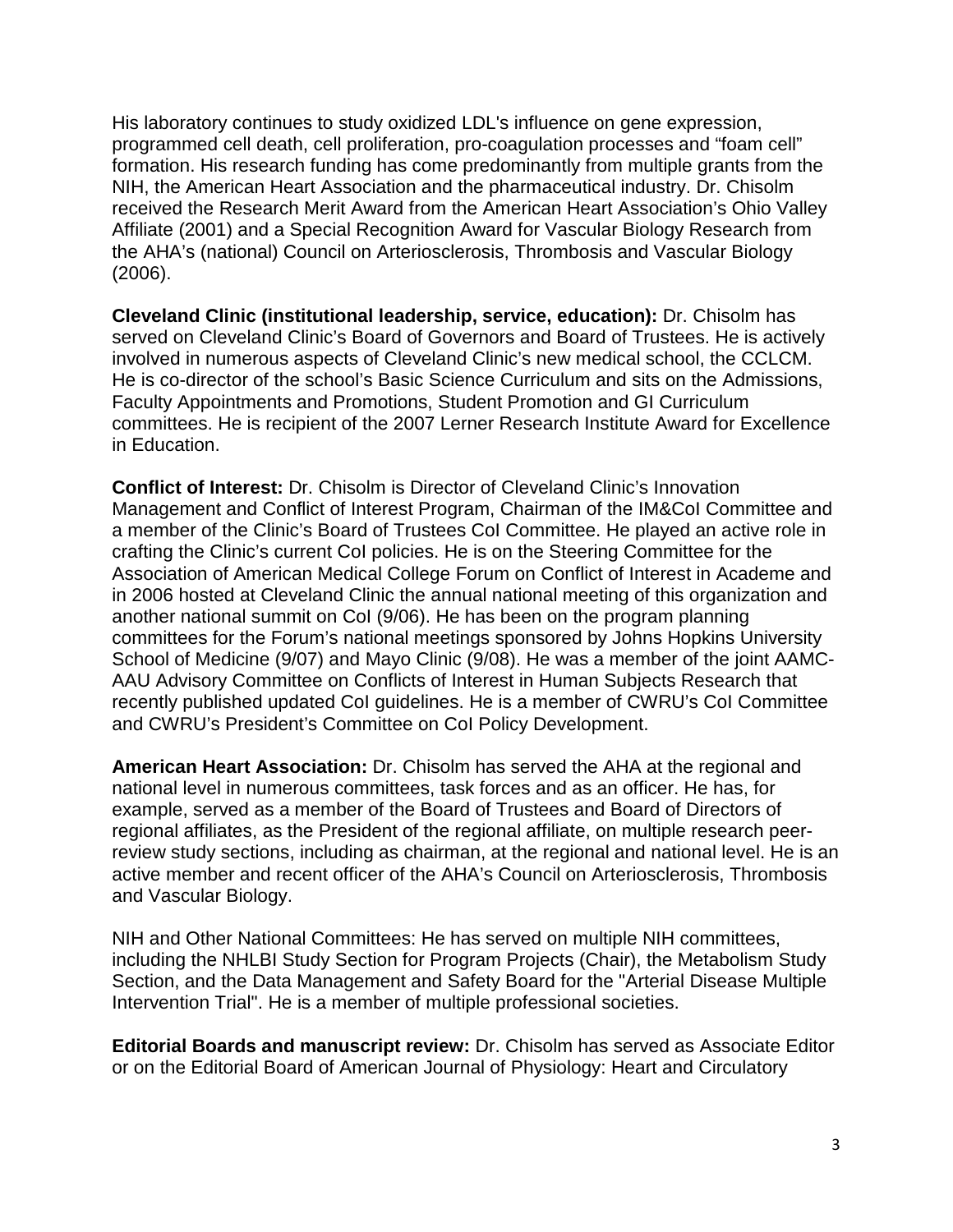Physiology, Arteriosclerosis, Thrombosis and Vascular Biology, and Journal of Biological Chemistry. He has been an ad hoc reviewer for over forty scientific journals.

**Industry Relationships:** Cleveland Clinic physicians and scientists may collaborate with the pharmaceutical or medical device industries to help develop medical breakthroughs or provide medical expertise or education. Cleveland Clinic strives to make scientific advances that will benefit patient care and support outside relationships that promise public benefit. In order for the discoveries of Cleveland Clinic physicians' and scientists' laboratories and investigations to benefit the public, these discoveries must be commercialized in partnership with industry. As experts in their fields, Cleveland Clinic physicians and scientists are often sought after by industry to consult, provide expertise and education.

To assure professional and commercial integrity in such matters, Cleveland Clinic maintains a program that reviews these collaborations and, when appropriate, puts measures in place to minimize bias that may result from ties to industry. The Cleveland Clinic publicly discloses the names of companies when (i) its physicians/scientists receive \$5,000 or more per year (or, in rare cases, equity or stock options) for speaking and consulting, (ii) its physicians/scientists serve as a fiduciary, (iii) its physicians/scientists receive or have the right to receive royalties or (iv) its physicians/scientists hold any equity interest for the physician's/scientist's role as inventor, discoverer, developer, founder or consultant.\* In publicly disclosing this information, the Cleveland Clinic tries to provide information as accurately as possible about its physicians' and scientists' connections with industry.

As of 9/17/2012, Dr. Chisolm has reported no financial relationship with industry that is applicable to this listing. In general, patients should feel free to contact their doctor about any of the relationships and how the relationships are overseen by the Cleveland Clinic. To learn more about the Cleveland Clinic's policies on collaborations with industry and innovation management, go to our [Integrity in Innovation](http://my.clevelandclinic.org/about/overview/integrity.aspx) page.

**Public Health Service-Reportable Financial Conflicts of Interest.** Cleveland Clinic scientists and physicians engage in basic, translational and clinical research activities, working to solve health problems, enhance patient care and improve quality of life for patients. Interactions with industry are essential to bringing the researchers' discoveries to the public, but can present the potential for conflicts of interest related to their research activities. [Click here](http://my.clevelandclinic.org/Documents/Public%20Health%20Service%20Reportable%20FCOI.pdf) to view a listing of instances where Cleveland Clinic has identified a Public Health Service (PHS)-Reportable Financial Conflict of Interest and has put measures in place to ensure that, to the extent possible, the design, conduct and reporting of the research is free from bias.

*\* Cleveland Clinic physicians and scientists subscribe to the guidance presented in the PhRMA Code on Interactions with Healthcare Professionals and the AdvaMed Code of Ethics on Interactions with Health Care Professionals. As such, gifts of substantial value are generally prohibited.*